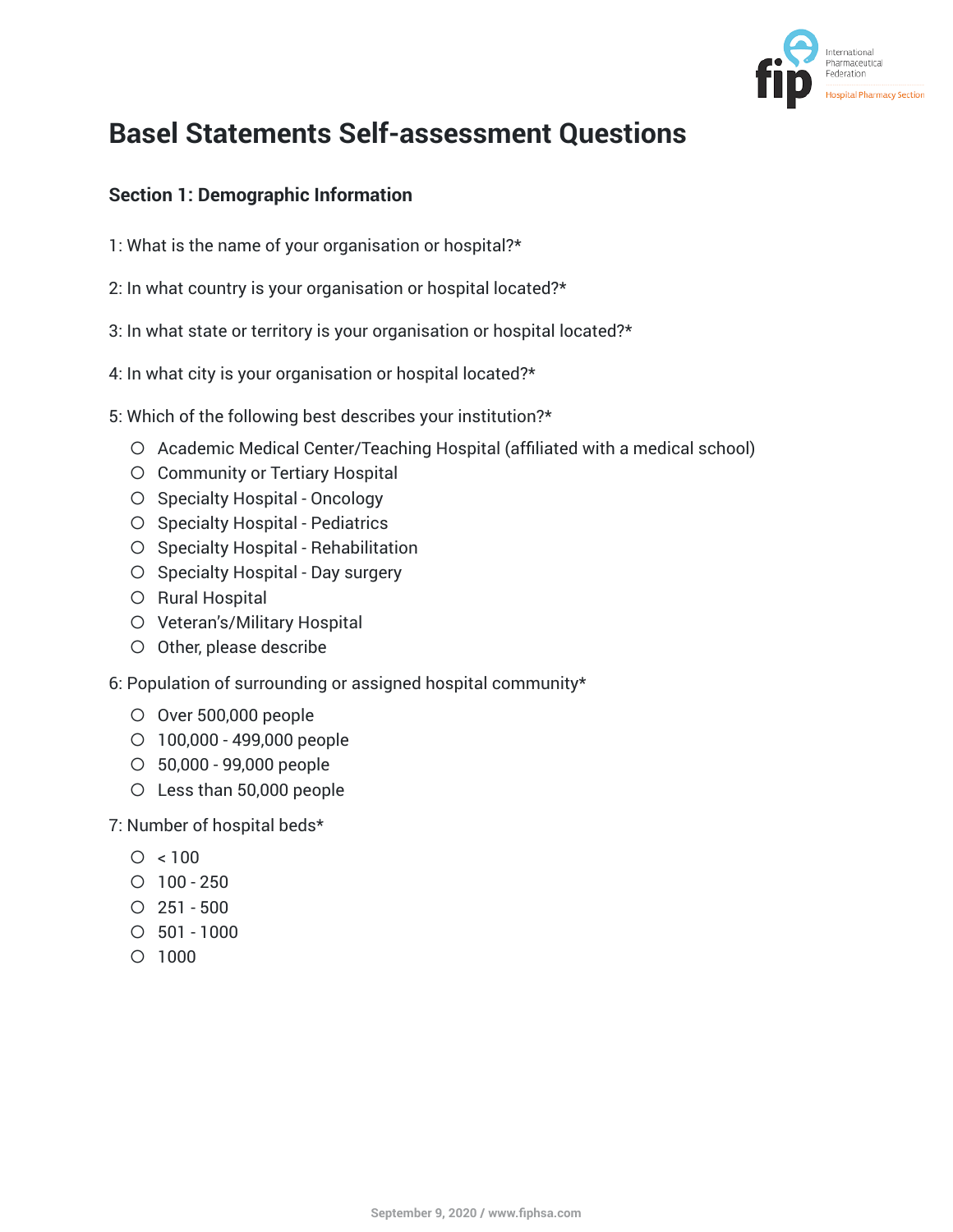

- 8: Please indicate the total number of full time (~40 hours per week) pharmacy staff on the pharmacy payroll who are assigned to the following categories. Note: Your answers may include decimals (eg. 1.5 = 1 full time staff member and a part time staff member). Enter zero if you have none.
	- Clinical pharmacist(s) $*$
	- Distributitive pharmacist(s)\*
	- Integrated clinical/distributitive pharmacist(s)\*
	- Informatics pharmacist(s)\*
	- Medication use safety pharmacist(s)\*
	- Pharmacy resident(s)\*
	- Pharmacy technician(s) or pharmacist assistants\*
	- Admnistrative/support/clerical staff\*
	- Other non-pharmacist/non-technician staff\*

9: How many physicians are caring for patients in your hospital?\*

10: Primary services of the hospital (check all that apply)\*

- O Surgery
- c Medicine
- O Pediatric
- O Oncology
- c Emergency room
- O Primary care

11: Which of the following clinics does this assessment include?\*

- O Primary care clinics only
- $\circ$  Speciality clinics only
- O Both primary care clinics and speciality clinics.
- $O$  No clinics included

12: Is there a pharmacy residency program in your hospital?\*

- c Yes
- $O$  No

13: Is there a medical residency program in your hospital?\*

- c Yes
- c No

14: How many pharmacy students does your hospital take on rotations each year?\*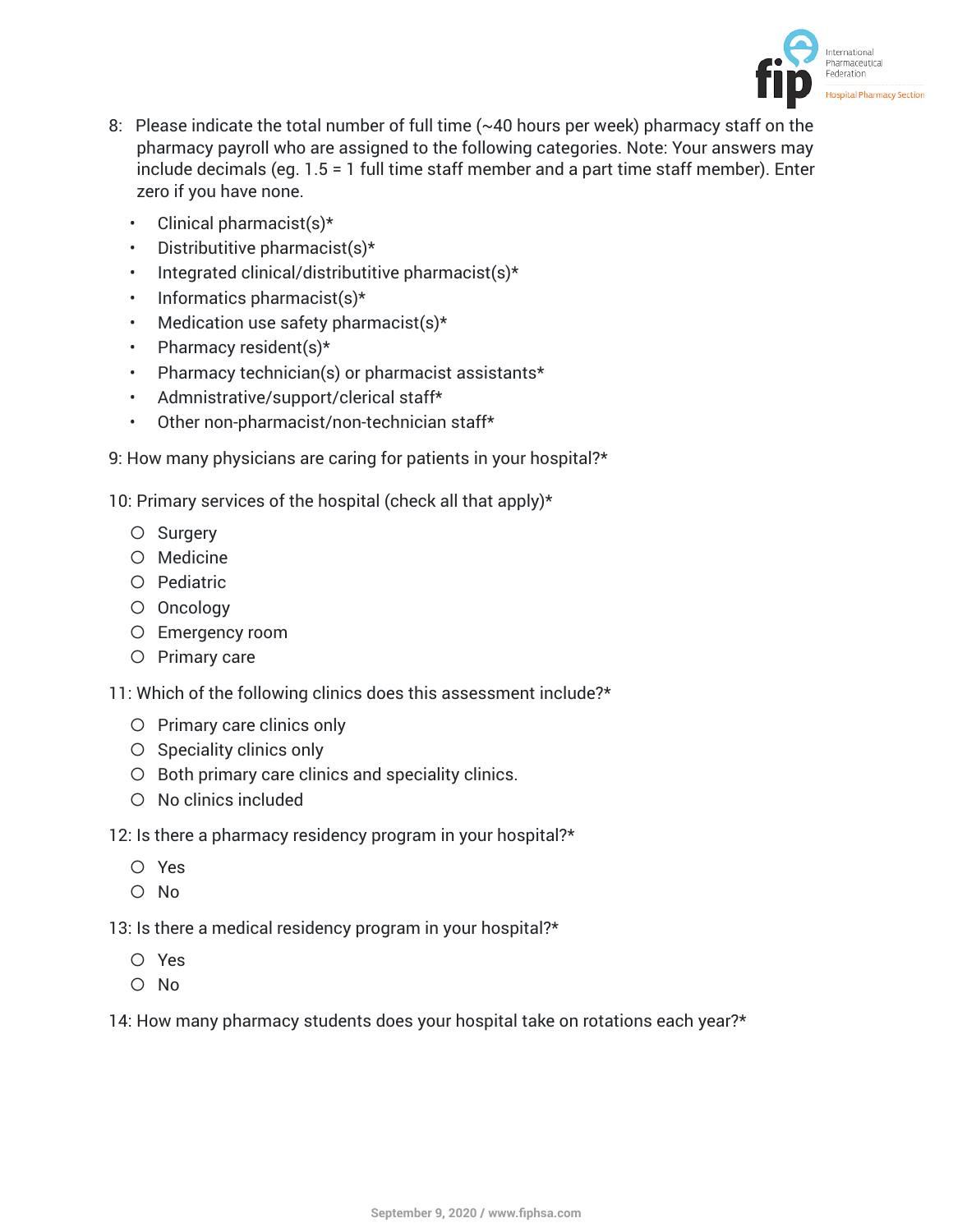

15: Which of the following best describes your practice setting?\*

- c Mostly distributive pharmacists are primarily engaged in drug distribution and reactive order-processing roles
- c Clinical generalists (integrated) model pharmacists accept responsibilities for both clinical and distributive activities of the pharmacy department
- $\circ$  Separate clinical and distributive roles clinical pharmacists are engaged exclusively in clinical activities and accept little or no responsibility for issues related to the medication-use or delivery systems. Dispensing pharmacists are engaged exclusively to the distribution of medicines.
- c Comprehensive model -- includes pharmacists in distributive, generalist/integrated and specialist roles. A mixture of the above 3 models.
- c Other, please describe

### **Section 2: Pharmacist Involvement**

- S2.01 To what extent are pharmacists actively involved on multidisciplinary teams within patient care areas or wards (example: pharmacist deployed on a medicine floor, pediatrics, or emergency room to discuss patient care with physicians/nurses/patients)? \*
	- $\bigcirc$  All care areas
	- c Most care areas
	- O Some care areas
	- $O$  A few care areas
	- c No care areas
	- c Question is unclear and I can't answer it. Please explain below.
- S2.02 How often is procurement of medicines reviewed and adapted to fit different settings and emerging needs? \*
	- c Daily
	- c Weekly
	- c Monthly
	- c Yearly
	- c Never
	- c Question is unclear and I can't answer it. Please explain below.
- S2.03 How often are you confident that the procured medicine has met strong quality standards including during stock outs? \*
	- c Daily
	- c Weekly
	- c Monthly
	- c Yearly
	- O Never
	- c Question is unclear and I can't answer it. Please explain below.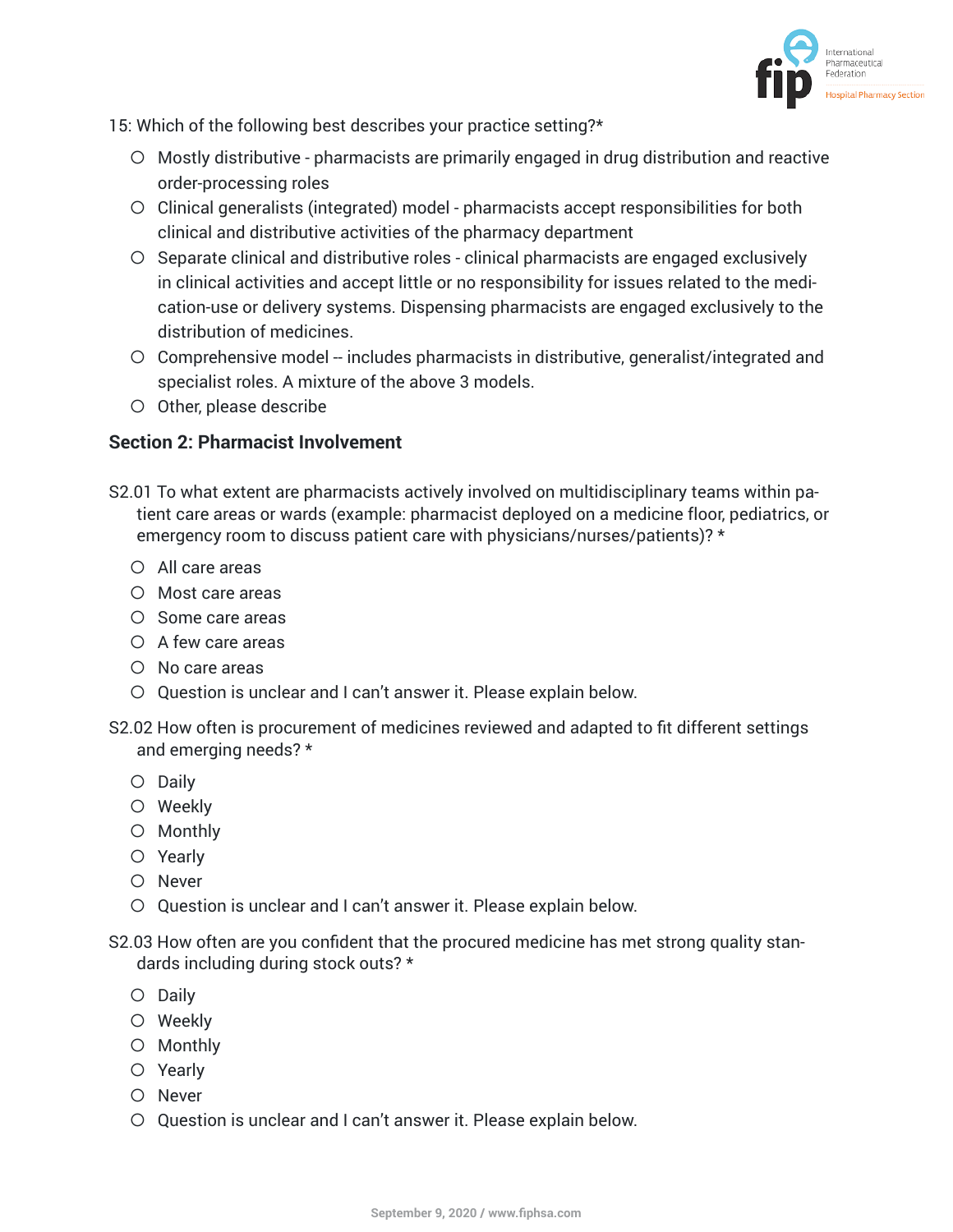

- S2.04 To what extent do prescriptions require transcription steps between the original prescription and medicines administration record? Example: verbal orders, written orders, transcribing from one computer system to another \*
	- c All
	- c Most
	- c Some
	- c A few
	- $O$  None
	- c Question is unclear and I can't answer it. Please explain below.

S2.05 Do hospital pharmacists have access to the full, official patient record? \*

- c Yes
- c No
- c Question is unclear and I can't answer it. Please explain below.
- S2.06 How often do pharmacists document their interventions in the hospital's official patient record? \*
	- c Always
	- c Most of the time
	- c Sometimes
	- O Rarely
	- c Never
	- c Pharmacists don't have access to documentation in patient record
	- c Question is unclear and I can't answer it. Please explain below.
- S2.07 Which best describes the extent to which patients (or patient caregivers) are being educated by pharmacists on the appropriate use of their medicines (e.g., side effects, importance of adherence, medicine directions)? \*
	- $\circ$  Every patient with new medications
	- $\circ$  Only high risk patients or high risk medications
	- $\circ$  No patient counseling by pharmacists provided
	- c Question is unclear and I can't answer it. Please explain below.

## S2.08 To what extent do hospital pharmacists continually monitor patient's medications for safety, appropriate use, and optimal outcomes? \*

- $\circ$  All patients monitored on a daily basis
- $\circ$  All patients monitored when changes are made to a patient's therapy
- c Some patients monitored based on patient selection criteria
- $\circ$  No patients are monitored by pharmacists
- c Question is unclear and I can't answer it. Please explain below.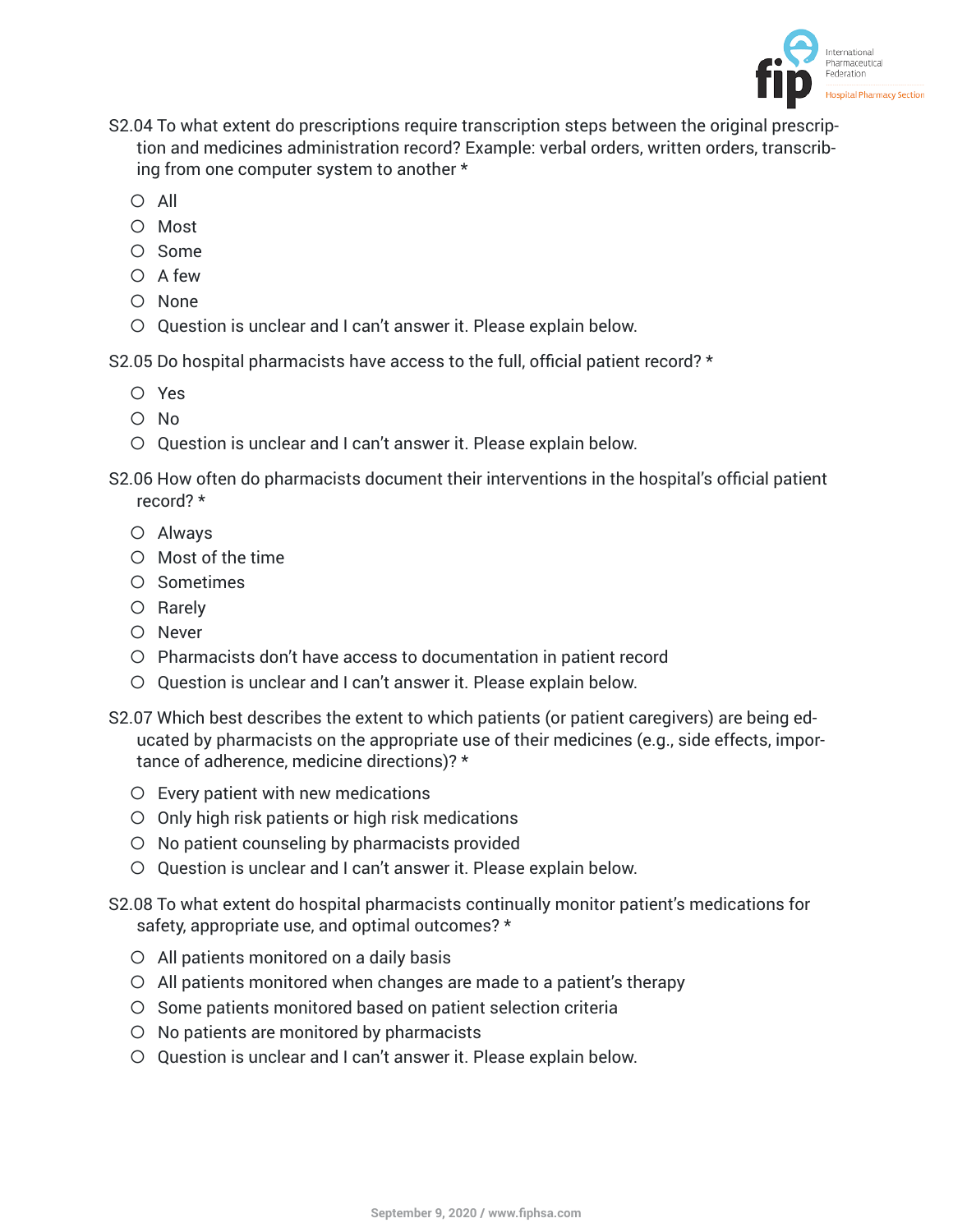

- S2.09 To what extent do hospital pharmacists engage in research or auditing involving new methods and systems to improve the use of medicines? \*
	- $\circ$  The majority of hospital pharmacists
	- c A minority of hospital pharmacists
	- c Currently, not engaged in researching new methods and systems to improve the use of medicines
	- c Question is unclear and I can't answer it. Please explain below.
- S2.10 To what extent do hospital pharmacists engage in research or auditing involving new methods and systems to improve human resource needs? \*
	- $\circ$  The majority of hospital pharmacists
	- $\circ$  A minority of hospital pharmacists
	- c Currently, not engaged in researching new methods and systems to improve human resource needs
	- c Question is unclear and I can't answer it. Please explain below.
- S2.11 How accessible are the hospital pharmacist(s) as a point of contact (examples: on call, phone, in person) for health care providers? \*
	- c Accessible to all health care providers at all times
	- $\circ$  Accessible only at certain times of the day and/or to only certain health care providers
	- $\circ$  Currently do not serve as a point of contact for health care providers
	- c Question is unclear and I can't answer it. Please explain below.
- S2.12 To what extent are pharmacists trained to participate in collaborative prescribing \*
	- c All
	- c Most
	- c Some
	- $O$  A few
	- c None
	- c Question is unclear and I can't answer it. Please explain below.

#### **Section 3: Preparation and Delivery**

- S3.01 Pharmacists ensure all health care professionals responsible for administering injectable medicines and/or chemotherapy receive education/training on the following. (check all that apply)
	- $\Box$  The use of the medicine
	- $\Box$  The hazards involved with the medicine
	- $\Box$  The necessary precautions with the medicine
	- $\Box$  Question is unclear and I can't answer it. Please explain below.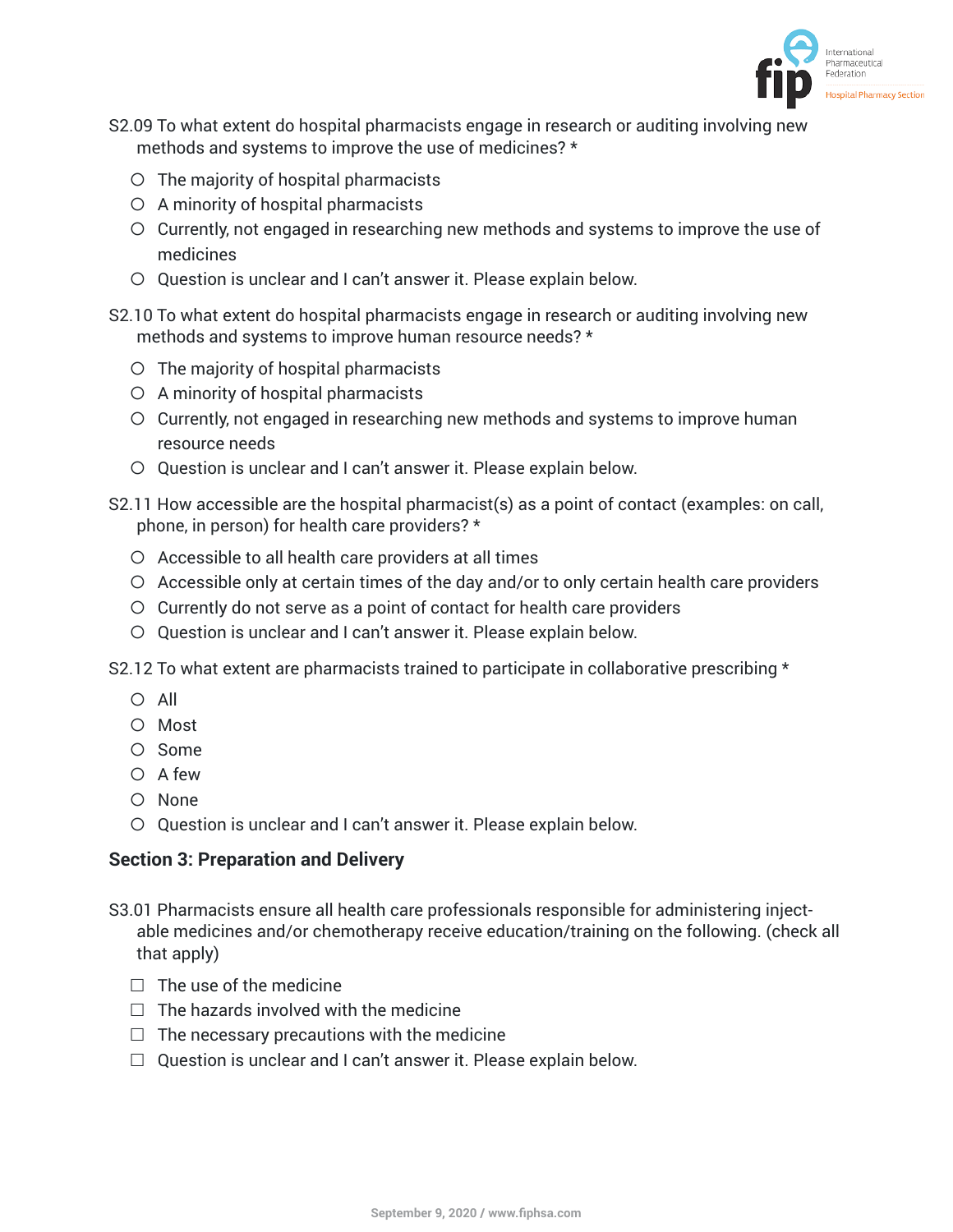

- S3.02 Does your hospital utilize a reporting system (local, regional, or national) for the following (check all that apply)
	- $\Box$  Defective medicines
	- $\Box$  Adverse drug reactions
	- $\Box$  Medication errors
	- $\Box$  Question is unclear and I can't answer it. Please explain below.

S3.03 Is the pharmacy/hospital pharmacist responsible for the following: (check all that apply):

- $\Box$  Safe medication use
- $\Box$  Appropriate medication use
- $\Box$  Cost-effective medication use
- $\Box$  Question is unclear and I can't answer it. Please explain below.

S3.04 Is the pharmacy/hospital pharmacist responsible for the following: (check all that apply)

- $\Box$  Selection of technologies that support the medicine use process.
- $\Box$  Implementation of technologies that support the medicine use process.
- $\Box$  Maintenance of technologies that support the medicine use process.
- $\Box$  Assessment of clinical decision support systems and informatics used for quiding the medicine use process
- $\Box$  Development of clinical decision support systems and informatics used for guiding the medicine use process
- $\Box$  Implementation of clinical decision support systems and informatics used for guiding the medicine use process
- $\Box$  Maintenance of clinical decision support systems and informatics used for quiding the medicine use process
- $\Box$  Question is unclear and I can't answer it. Please explain below.

S3.05 Is the pharmacy/hospital pharmacist responsible for the following: (check all that apply)

- $\Box$  Procurement of strong quality assurance medicines
- $\Box$  Determining which medicines are included in ward stock
- $\Box$  Review, interpretation, and validation of all prescriptions prior to dispensing or administration
- $\Box$  Ensuring patient's medication allergies, drug interactions, contraindications and past adverse events are accurately recorded and evaluated prior to medicine administration
- $\Box$  Transferring patient medicines information as patients move between and within sectors of care
- $\Box$  Packaging of medicines
- $\Box$  Labeling of medicines
- $\Box$  Storage, preparation, dispensing, and distribution of all medicines, including investigational medicines
- $\Box$  Ensuring quality compounding of injectable admixtures and non-commercially available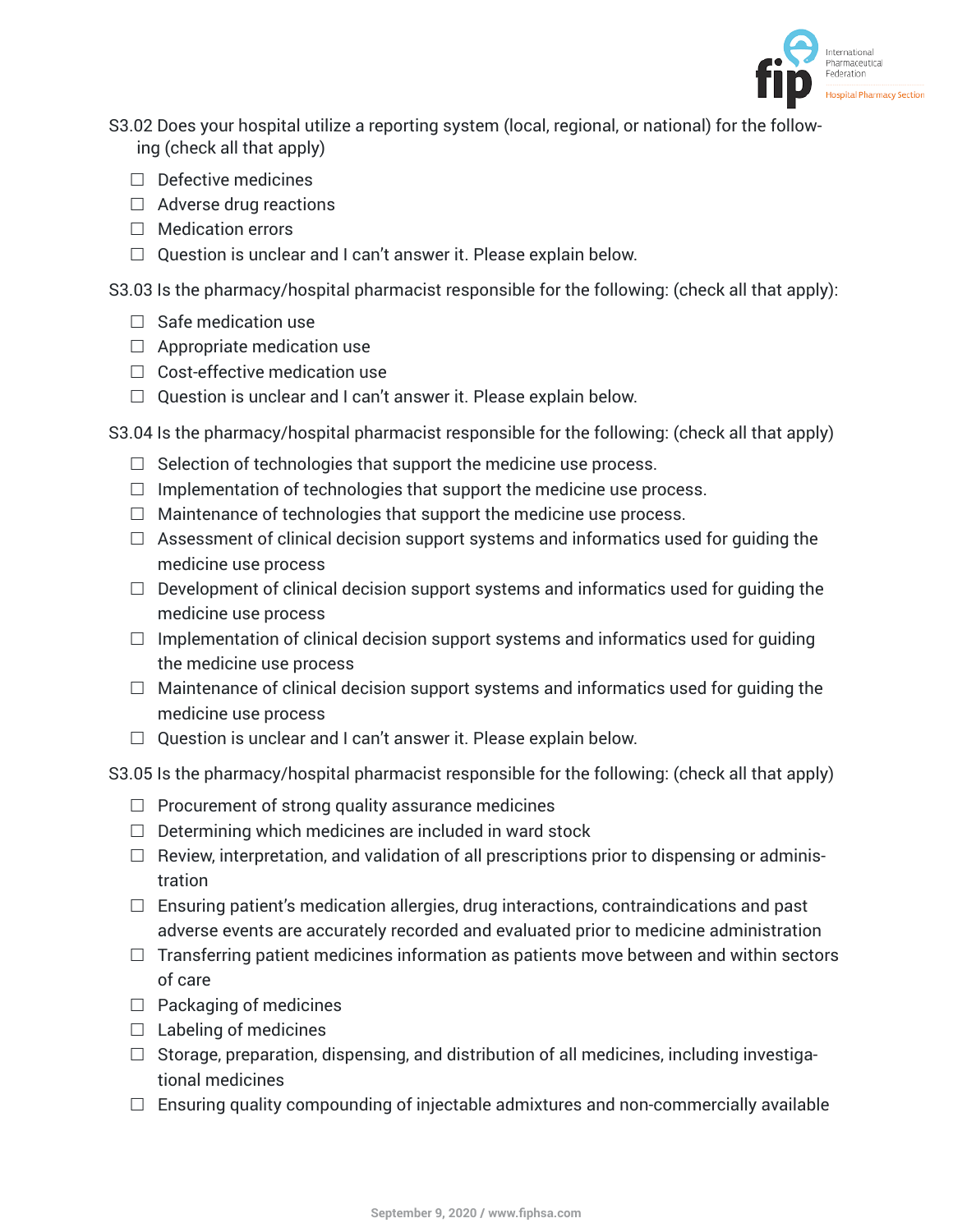

formulations

- $\Box$  Serving on the hospital Pharmacy and Therapeutics Committee
- $\Box$  Educating prescribers on the access to and evidence for optimal and appropriate use of medicines
- $\Box$  Providing orientation, drug information and education to nurses, physicians, and other hospital staff regarding best practices for medicines use
- $\Box$  Management and disposal of waste related to the medicine use process
- $\Box$  Providing advice on the disposal of human waste from patients receiving medicines
- $\Box$  Ensuring proper storage to maintain the quality, safety, and security of medicines across the supply chain
- $\Box$  Ensuring proper dispensing of all medicines
- $\Box$  Ensuring a transparent process of procurement of medicines and health products, in line with best practices and national legislation
- $\Box$  Question is unclear and I can't answer it. Please explain below.

S3.06 Which of the following best practices are employed? (check all that apply)

- $\Box$  A contingency plan for medicine shortages or emergency purchases
- $\Box$  A reliable information system for procurement that provides accurate, timely, and accessible information
- $\Box$  A Formulary system (local, regional, and/or national)
- $\Box$  Pharmacist managed preparation of hazardous medicines, including cytotoxics
- $\Box$  Policies and strategies to prevent wrong route errors (eg. Enteral feeding catheters, labeling of intravenous tubing near the insertion site)
- $\Box$  Policies addressing the use of medicines brought into the hospital by patients
- $\Box$  Policies addressing the use of herbal and dietary supplements
- $\Box$  Policies addressing off-label use
- $\Box$  Labeling Individual patient medicines with at least two patient identifiers (example: patient name and date of birth), name of medicine, route, and dose
- $\Box$  Automated prescription filling
- $\Box$  Unit dose distribution
- $\Box$  A bar coding system or other machine scannable codes at administration
- $\Box$  Appropriate and current information resources to ensure safe preparation and administration
- $\Box$  System for tracing medicines dispensed by the pharmacy
- $\Box$  Storage of concentrated electrolyte products outside of patient wards
- $\Box$  Independent checking of chemotherapy doses against the original prescription by a pharmacist and one additional health care professional at the point of care prior to administration
- $\Box$  Utilization of the observation method at drug administration to detect errors and identify potential areas for improvement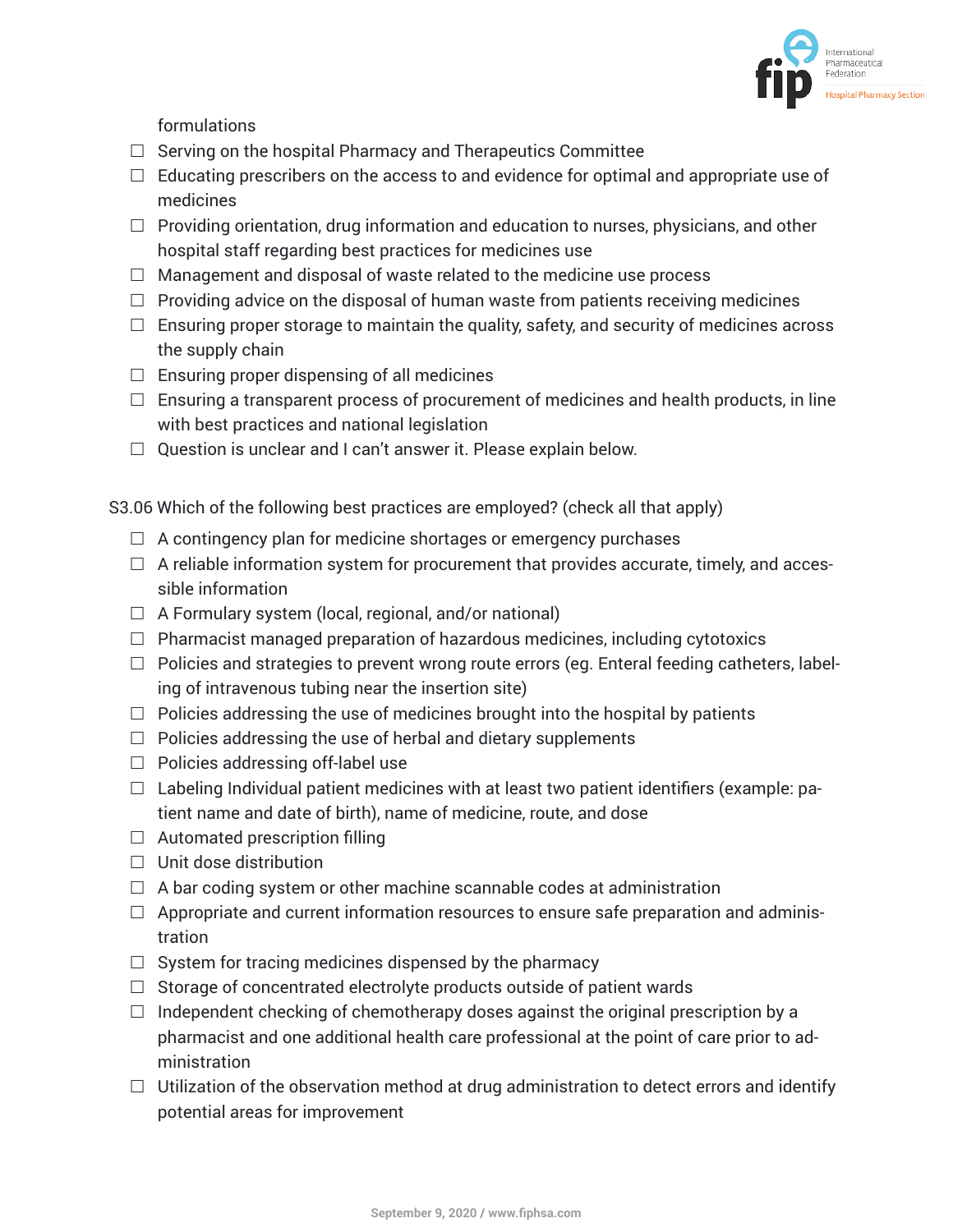

- $\Box$  Trigger tools for adverse drug events and optimal medicines use
- $\Box$  Data collected and trended against internal benchmarks and/or best practices in other institutions
- $\Box$  Review of hospital medication practices by an external quality assessment accreditation program
- $\Box$  A human resource information system that contains basic data for planning, training, appraising, and supporting the workforce
- $\Box$  Procurement of standard concentrations of high-risk medicines, including electrolytes
- $\Box$  Question is unclear and I can't answer it. Please explain below.

### **Definitions**

- Accredit: To certify that an institution meets certain quality criteria to either (a) provide care to patients or (b) receive reimbursement from some or all payers for care provided to patients; also refers to the process of verifying that educational and training programs meet specified standards and objectives.
- Administration: The final act of physically giving a medication to an individual, such as injecting a medication into a vein, applying a topical medication, or ingesting a tablet
- Adverse drug reactions: Noxious and unintended and occurs at doses used in man for prophylaxis, diagnosis, therapy, or modification of physiologic functions (per the World Health Organization).
- Automation: Mechanical device which functions automatically, without continuous input from the operator.
- Benchmark: a point of reference from which measurements may be made
- Clinical decision support includes computer alerts when medicines are ordered that interact with each other or prompts that encourage healthcare workers to use written order sets that guide medication selection, dosing, and monitoring for specific medical conditions.
- Collaborative Prescribing: A formal agreement in which a licensed provider makes a diagnosis, supervises patient care, and refers patients to a pharmacist under a protocol that allows the pharmacist to perform specific patient care functions (e.g., therapeutic exchange, dose adjustments) as part of a more comprehensive agreement.
- Compounding: Preparation, mixing, assembling, packaging, or labeling of a medicine. Compounding is not manufacturing in the legal sense.
- Cytotoxic: Capable of inducing cell death
- Dispense: To label from stock and supply a clinically appropriate medicine to a patient or care giver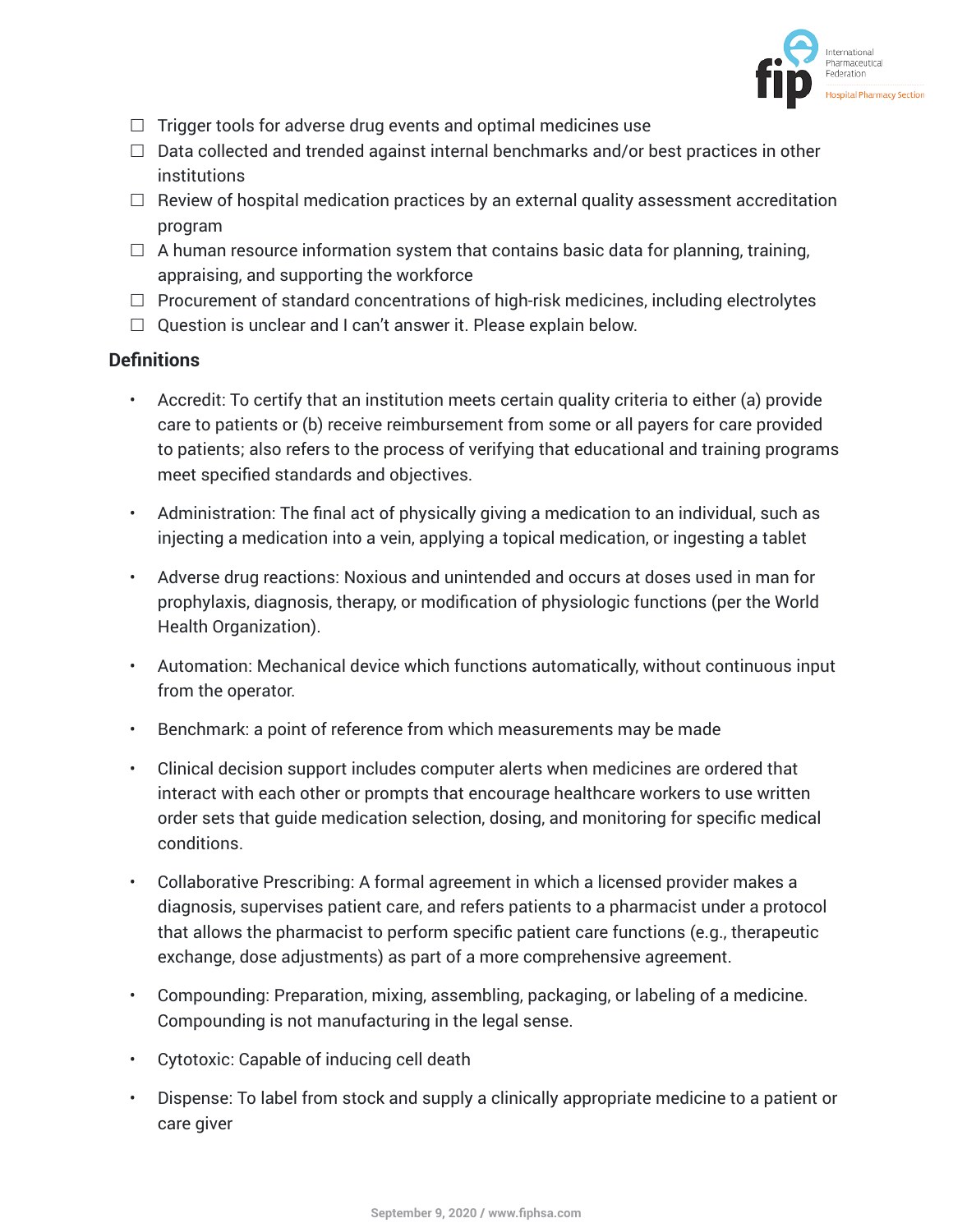

- Formulary: List of medications stocked in the organisation or easily obtainable from an outside source
- Health care provider: A person who delivers proper health care in a systematic way professionally to any individual in need of health care services.
- Human Resources: The personnel employed in a business or organisation; personnel
- Intervention: Active process, either prospective or retrospective, by which a non-physician individual seeks to alter care from that which would otherwise be chosen to improve the patient's outcome. Examples: recommend a different therapy, notify doctor of a drugdrug interaction
- Investigational medicines: Medicines used in clinical trials
- Medication error: any preventable event that may cause or lead to inappropriate medication use or patient harm while the medication is in the control of the healthcare professional, patient, or consumer.
- Monitoring: watch closely or observe changes in therapy, labs, side effects etc.
- Multidisciplinary: composed of or combining several usually separate branches of learning or fields of expertise.
- Orientation: Process of familiarizing health care providers with new information, procedures, expectations, surroundings or circumstances; a process of training and education. Best Practice: a method or technique that has consistently shown results superior to those achieved with other means.
- Pharmacy and Therapeutics Committee have pharmacists who analyze medicine literature to help determine what medicines should be used in the hospital, recommend policies that include safety precautions (e.g., such as 2 independent checks before hazardous medicines are administered, determining therapeutic equivalents).
- Point of care: Activities taking place at the place and time where and when the patient is receiving health care services.
- Policy: A statement that clearly describes organisational position and reflects the expected actions and responsibilities to be taken in a given situation.
- Procurement: process of identifying and securing adequate supplies of medicines at affordable prices with an appropriate standard of quality. It includes all activities related to the management of the medication supply chain.
- Responsibility Are pharmacists accountable for, have scope of practice for, or serve a role in any of the following activities pharmacists accountable for, have scope of practice for, or serve a role in any of the following activities